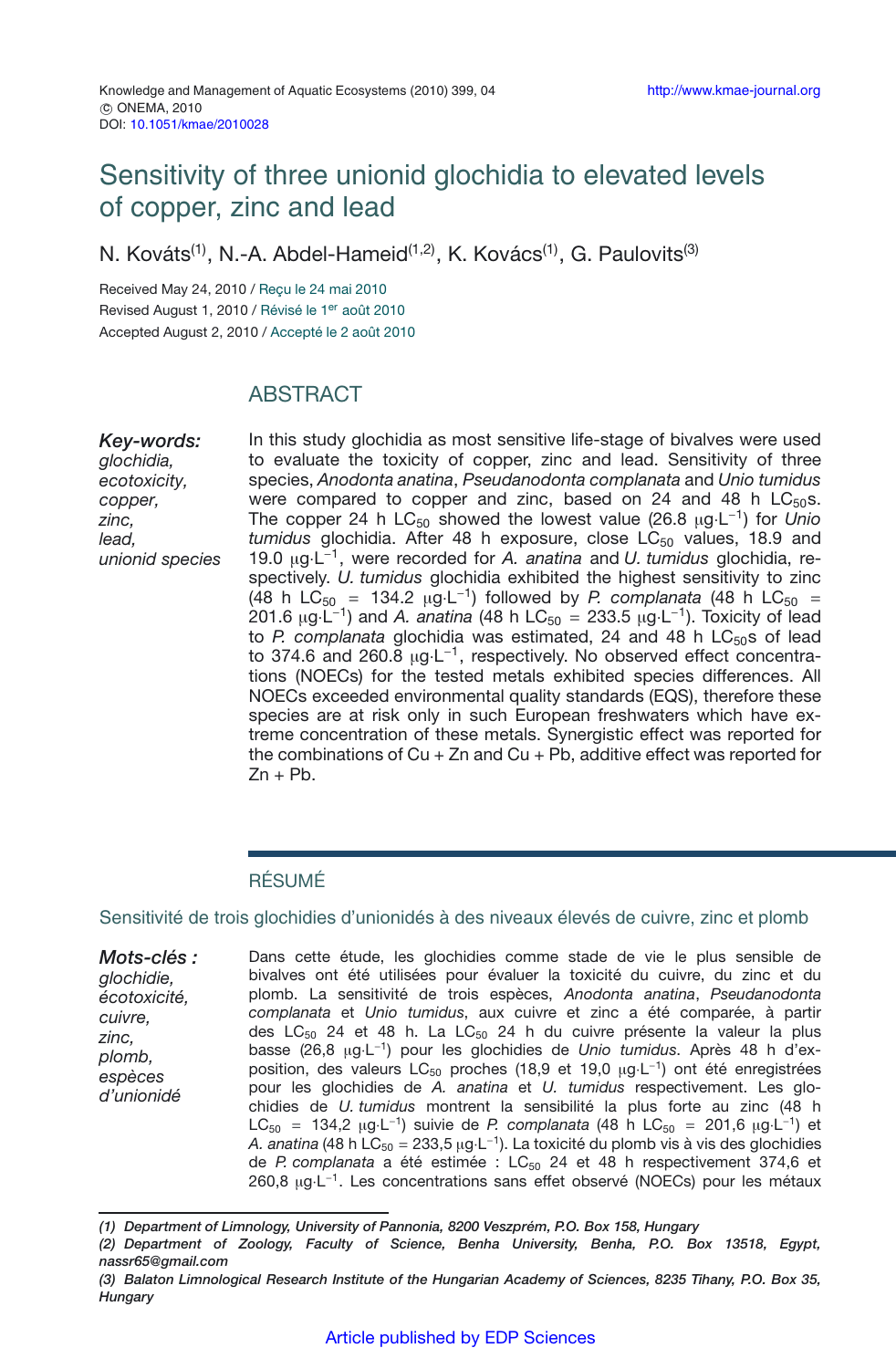testés montrent des différences selon les espèces. Toutes les NOEC sont audessus du standard de qualité environnementale (EQS), par conséquent ces espèces ne seront à risque que dans les eaux douces européennes où les concentrations de ces métaux seraient extrêmes. Un effet synergique est constaté pour les combinaisons Cu + Zn et Cu + Pb, un effet additif pour Zn + Pb.

### INTRODUCTION

Although some metals are essential for life (Engel and Sunda, [1979](#page-6-0)), all metals are toxic at high concentrations and for some there is a narrow range of concentrations between what is essential and what is toxic. Elevated metal concentrations can cause severe reduction or elimination of intolerant species, thereby having a significant effect on the diversity and trophic structure of the biological community (Peterson, [1986\)](#page-6-1). In this study three metals were selected for assessing their toxic effect, all of them might pose potential hazard in Lake Balaton and in freshwater ecosystems in general. In aquatic habitats, copper is a predominant pollutant since the copper based compounds are used as herbicides, algicides, and molluscicides (WHO, [1993](#page-7-0)). Its levels range from 0.04–294 <sup>µ</sup>g·L−<sup>1</sup> (An and Kampbell, [2003](#page-5-0)) reaching 20 000 μg⋅L<sup>−1</sup> in critical situations (Goodyear and McNeill, [1999](#page-6-2)). Organo-zinc compounds are ingredients in several fungicides, antibiotics and lubricants (WHO, [2001](#page-7-1)). Exposure of aquatic organisms to elevated levels of zinc has been found to induce many hazardous biophysiological alterations as antioxidant stress to *Perna perna* and *Unio tumidus* (Cossu *et al.*, [2000;](#page-5-1) Franco *et al.*, [2006](#page-6-3)). The necessity to study the ecotoxicological impact of mixture of pollutants on aquatic ecosystems is increasing worldwide (Shaw *et al.*, [2006\)](#page-7-2). The simultaneous exposure to several metals might lead to synergistic or antagonistic effects (Enserink *et al.*, [1991\)](#page-6-4). For example, Hanstčn et al. [\(1996\)](#page-6-5) found that Mn (400 µg·L<sup>-1</sup>) had no effect on Cu and Cd, but increased the toxicity of Zn.

Most freshwater mussels have a complex life cycle including a larval stage, called glochidia, which is an obligatory parasite on fish or other vertebrates (Pennak, [1989\)](#page-6-6). In case of many species they are released from the brooding chambers in the gills (marsupia) of the females into the surrounding water where they will encyst upon a host. They are able to survive in the water from 1 to 14 days searching for the host (Mackie, [1984;](#page-6-7) ASTM, [2006\)](#page-5-2). Freshwater mussels (family Unionidae) are in serious global decline and in urgent need of protection and conservation (Newton *et al.*, [2008\)](#page-6-8). In line with, this research presents the ecotoxicological testing of copper, lead and zinc alone or in combination on the glochidia as the most sensitive life stage of three freshwater mussels (family Unionidae). Although the toxicity of Cu and Zn to the glochidia of different unionids has been examined earlier (Pynnönen, [1995;](#page-7-3) Hanstčn, [1996](#page-6-5); Conners and Black, [2004](#page-5-3); Milam *et al.*, [2005;](#page-6-9) Gillis *et al.*, [2008](#page-6-10)), the toxicity of Pb has not been extensively studied. Furthermore, copper, zinc and lead interactions are not yet explained. Three species were selected as test organisms: *Anodonta anatina*, *Pseudoanodonta complanata* and *Unio tumidus*, as they co-exist in Hungarian ponds and lakes. At present there are no data available on the comparison of toxicity exerted by Cu, Zn and Pb on these three species. Moreover, *P. complanata* is a protected species in Hungary, therefore its sensitivity to environmental pollutants is of special concern.

### MATERIALS AND METHODS

#### *> COLLECTION AND LABORATORY CARE OF THE MUSSELS*

*A. anatina*, *P. complanata* and *U. tumidus* gravid females were collected from Marcali reservoir (South of Lake Balaton) in mid-November, 2009. They were kept in glass aquaria for one week to allow them to get acclimatized to laboratory conditions. The water of the aquaria was changed weekly using water collected from Csigere stream (47◦7.081'N, 17◦25.244'E) (near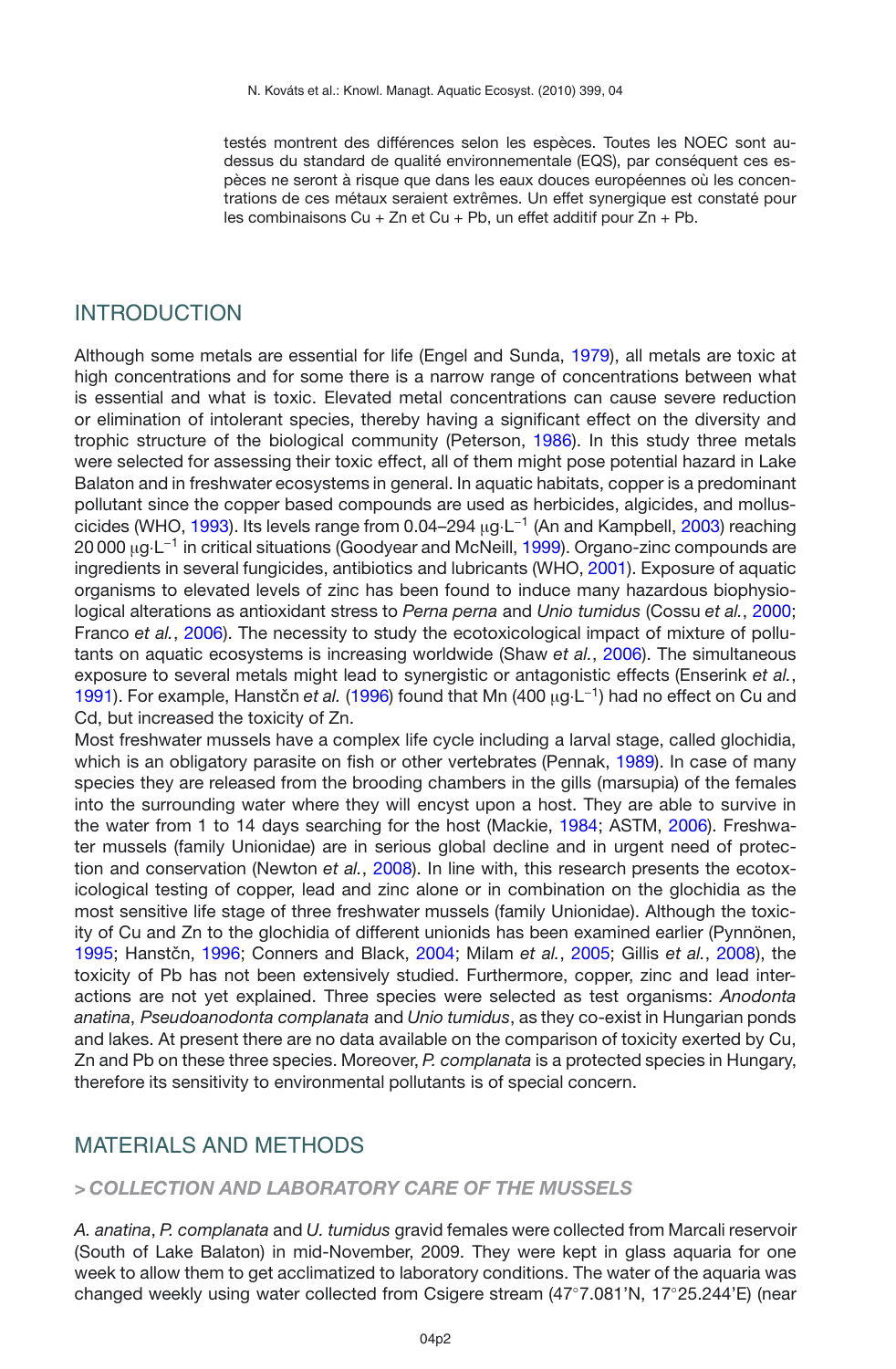Devecser village west Veszprém, Hungary) which contained natural food for the mussels. The aquaria were well aerated, basic water quality parameters were as follows: temperature 16–18 ◦C, dissolved oxygen 7.08–9.07 mg·L−1, pH 7.98–8.72, conductivity 825–883 <sup>µ</sup>s·cm−1. These parameters were measured using multi HQ 40d with electrode for each measured item.

#### *> GLOCHIDIA COLLECTION AND TOXICITY TESTING*

Collection of mature glochidia was carried out as prescribed by Johnson *et al.* [\(1993\)](#page-6-11). First, the marsupia were flushed with water using 35 mL syringe. The collected glochidia were washed several times with partially reconstituted hard water, 170 mg⋅L<sup>-1</sup> CaCO<sub>3</sub> and pH 8.38 (ASTM, [2006\)](#page-5-2) in order to remove the mucus and dead ones. The viability of each larva was checked prior to use by testing its ability to close the valves while exposed to concentrated NaCl solution, 240 g⋅L<sup>-1</sup>. This was done by counting the number of larvae with opened valve before and after to the exposure to salt solution. Glochidia collected from three gravid females were pooled, except those of *A. anatina* as only one gravid female could be attained. Only, glochidia with viability  $\geqslant 90\%$  were used for the bioassay.

One hundred glochidia for each replicate were exposed to 100 mL of five serial concentrations of copper sulphate (in triplicate order) as a source of Cu (5, 10, 20, 40, 80 and 120 <sup>µ</sup>g·L−1) and zinc sulphate as a source of Zn (50, 100, 200, 400, 800, and 1600  $\mu$ g·L<sup>-1</sup>). Due to paucity of collected glochidia, only those of *P. complanata* were exposed to serial dilutions of PbCl<sub>2</sub> as a source of Pb (50, 100, 200, 400, 800, and 1600  $\mu$ g·L<sup>-1</sup>). Also, they were exposed to a mixture of tested metals, Cu 40 + Zn 200; Cu 40 + Pb 400 and Pb 400 + Zn 200  $\mu q \cdot L^{-1}$ . All tests were done in 250 mL flasks in a triplicate order at room temperature (20–22 ◦C) for 24 and 48 h. Flasks were covered to keep out extraneous contaminants and bacteria and also, to minimize evaporation. The distinction between dead and alive glochidia was done by counting the number of larvae with opened valve (N) and then placing some drops of concentrated sodium chloride. The alive glochidia normally close the valve; the glochidia with opened valve were than counted again (M). The percentage of survival was calculated as follows: (M – N/M)100. Accordingly, the percentage mortality was recorded. For each test chamber in each treatment, other than the controls, the mortality rate was corrected using Abott's formula (Abott, [1925](#page-5-4)):  $E = 100(A - M)/(100 - M)$  where E is the mortality rate, adjusted for the controls, A is the mortality in the test and M is the average mortality in the control treatments.

### *> STATISTICAL ANALYSIS*

One way analysis of variance (ANOVA) was done using Origin software (Origin 7.5) to get the significant difference ( $P \le 0.05$ ) between the groups (Sanders *et al.*, [1985](#page-7-4)). The estimation of toxicant concentration resulting  $50\%$  larval mortality of the exposed organisms ( $LC_{50}$ s) and its confidence limit were calculated using US EPA probit analysis program version 1.5. No-observed effect concentrations (NOECs), as the uppermost concentration being not significantly different from controls ( $P \le 0.05$ ), were also calculated, using Origin 7.5 software. To test the interactive effect of both metals, the theoretically expected effect (E) of the binary mixtures on the test organisms was evaluated using the formula proposed by Kungolos *et al.* [\(1999](#page-6-12)) and Hadjispyrou *et al.* [\(2001\)](#page-6-13). It was calculated using the following formula:  $E = P_1 +$  $P_2 - P_1P_2/100$ , where E is the theoretical expected effect,  $P_1$  is the inhibition caused by chemical A and  $P_2$  is the inhibition caused by chemical B. This model is based on the hypothesis that the toxicants act concurrently and not successively on the affected organism (Kungolos *et al.*, [2009](#page-6-14)). The toxicity of binary mixtures was assessed in triplicate order. The observed toxicity of the chemical mixture (O), which was assessed experimentally, and the expected mixture toxicity (E), which was estimated based on the previous equation were compared. Toxic effect can be considered antagonistic or more than additive (synergistic) only if the observed effect (O) is significantly lower or higher, respectively, than the theoretically expected (E) value at  $P \le 0.05$ .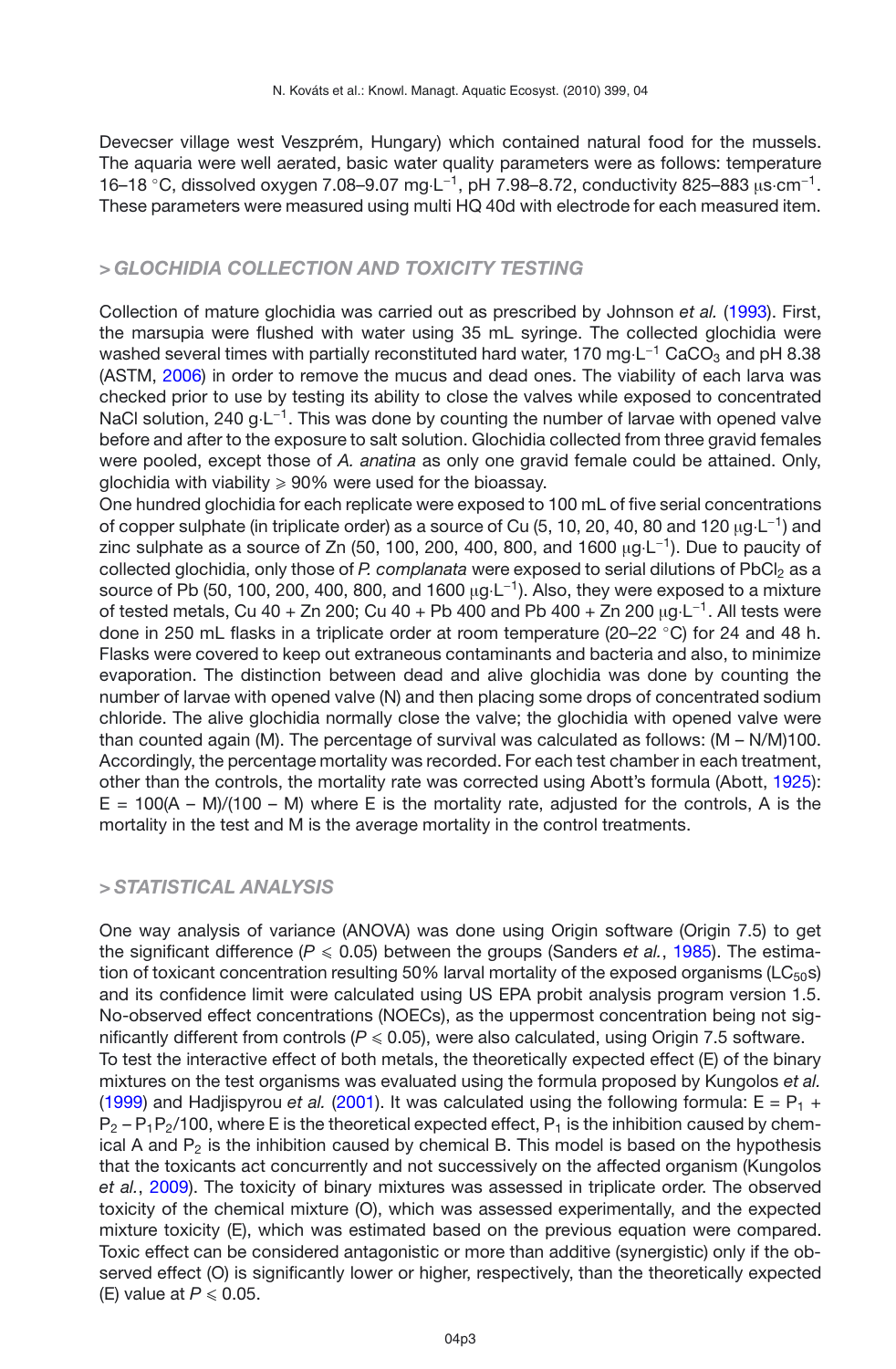#### <span id="page-3-0"></span>*Table I*

#### *Acute copper, zinc and lead as LC*50*s and no-observed effect concentrations (NOEC) (*µ*g*·*L*−1) *at 24 and 48 h for glochidia of some unionid species.*

Tableau I

Toxicité du cuivre, zinc et plomb mesurée par la LC<sub>50</sub> et concentrations sans effet observé (NOEC) (µg·L−1) à 24 h et 48 h pour les glochidies de quelques espèces d'unionidés.

| <b>Metals</b> | <b>Species</b> | 24h            |                            | 48 h              |                |                                                 |             |
|---------------|----------------|----------------|----------------------------|-------------------|----------------|-------------------------------------------------|-------------|
|               |                | Control        | $LC_{50}$                  | <b>NOEC</b>       | Control        | $LC_{50}$                                       | <b>NOEC</b> |
|               |                | survival (%)   |                            |                   | survival (%)   |                                                 |             |
| <b>Copper</b> | A. anatina     | $91.5 \pm 0.8$ | 31.2 $(21.6 - 47.3)^a$     | 9                 | $91.4 \pm 0.5$ | $18.9(10.0 - 31.1)^a$                           | 8           |
|               | P. complanata  | $91.5 \pm 0.7$ | 34.3 $(29.9 - 39.4)^a$     | $12 \overline{ }$ | $90.8 \pm 0.5$ | 29.3 $(25.4 - 34.0)^a$                          | 10          |
|               | U. tumidus     | $93.6 \pm 0.7$ | $26.8(23.2 - 30.9)^{p}$    | 12 <sup>°</sup>   | $90.5 \pm 0.2$ | $19.0 (16.2 - 22.0)^{p}$                        | 8           |
| <b>Zinc</b>   | A. anatina     | $91.6 \pm 0.8$ | $361.1 (314.9 - 415.5)^a$  | 90                |                | $90.3 \pm 0.5$ 233.5 (199.8-271.9) <sup>a</sup> | 60          |
|               | P. complanata  | $91.5 \pm 0.7$ | $262.5(230.5 - 298.9)^{p}$ | 70                |                | $90.8 \pm 0.5$ 201.6 (175.5–230.5) <sup>a</sup> | 55          |
|               | U. tumidus     | $93.6 \pm 0.8$ | $180.6(55.4 - 208.3)^c$    | 60                | $90.5 \pm 0.2$ | 134.2 $(16.1 - 153.5)^{b}$                      | 50          |
| Lead          | P. complanata  | $91.5 \pm 0.8$ | 374.6 (321.0-440.1)        | 32                | $90.0 \pm 0.5$ | 260.8 (226.0-300.5)                             | 29          |

Confidence limit indicated between brackets. Control data expressed as Mean ± SE. Data based on corrected mortality, where corrected mortality =  $100(A - M)/(100 - M)$  where A mortality of test and M average mortality of control. Means of different superscript articles in same column are significantly different at  $P \le 0.05$ . Les limites de confiance sont entre parenthèses. Les données témoins sont des moyennes  $\pm$  SE. La mortalité

observée est corrigée selon la formule mortalité corrigée = 100(A – M)/(100 – M) où A est la mortalité du test et M la mortalité moyenne du témoin. Les lettres en exposant indiquent des différences significatives dans la colonne  $(P \le 0.05)$ .

## RESULTS

### *> SINGLE EFFECT OF THE METALS*

Viability of the glochidia in the control were  $91.5 \pm 0.8$  and  $91.4 \pm 0.5$ % for *A. anatina*,  $91.5 \pm 0.6$ 0.7 and  $90.8 \pm 0.5\%$  for *P. complanata* and  $93.6 \pm 0.7$  and  $90.5 \pm 0.2\%$  for *U. tumidus*, after 24 and 48 h respectively (Table [I\)](#page-3-0). The Cu 24 h  $LC_{50}$ s for glochidia of the tested mussels ranged from 26.8 (23.2–30.9 <sup>µ</sup>g·L−1) to 34.3 (29.9–39.4 <sup>µ</sup>g·L−1) being *U. tumidus* as the most and *P. complanata* as the least sensitive (Table [I\)](#page-3-0). 48 h LC50s showed similar tendency. *A. anatina* glochidia showed medium sensitivity, with 24 h and 48 h LC $_{50}$ s of 31.2 (21.6–47.3) and 18.9 (10.0–31.1)  $\mu$ g·L<sup>-1</sup>, respectively. 24 h and 48 h NOECs were also calculated from the mortality data, these values fell very close to each other: 9 and 8 <sup>µ</sup>g·L−<sup>1</sup> for *A. anatina*, 12 and 10 <sup>µ</sup>g·L−<sup>1</sup> for *P. complanata* and 12 and 8 <sup>µ</sup>g·L−<sup>1</sup> for *U. tumidus*.

*U. tumidus* glochidia proved to be the most sensitive to Zn, too, with the lowest 24 and 48 h LC<sub>50</sub>s of 180.6 (55.4–208.3) and 134.2 (16.1–153.5) µg⋅L<sup>-1</sup>, respectively (Table [I\)](#page-3-0). The lowest Zn sensitivity was reported for the glochidia of A. anatina, giving 24 and 48 h  $LC_{50}$ s 361.1 (314.9–415.5) and 233.5 (199.8–271.9) <sup>µ</sup>g·L−1, respectively. For Zn, *P. complanata* showed medium sensitivity, with 24 and 48 h LC $_{50}$ s of 262.5 (230.5–298.9) and 201.6 (175.5– 230.5) µg⋅L<sup>-1</sup>, respectively. Acute Zn NOECs at 24 and 48 h were: 90 and 60 µg⋅L<sup>-1</sup> for *A. anatina*, 70 and 55 <sup>µ</sup>g·L−<sup>1</sup> for *P. complanata* and 60 and 50 <sup>µ</sup>g·L−<sup>1</sup> for *U. tumidus*, respectively.

The data in Table [I](#page-3-0) show the Pb 24 and 48 h LC<sub>50</sub>s to the glochidia of *P. complanata*, being 374.6 (321.0–440.1) and 260.8 (226.0–300.5) µg⋅L<sup>-1</sup>. Comparing the toxicity of the tested metals, it can be concluded that the order of toxicity towards *P. complanata* glochidia was Cu *<sup>&</sup>gt;* Zn *<sup>&</sup>gt;* Pb. The Pb NOECs calculated for *P. complanata* glochidia were 32 and 29 <sup>µ</sup>g·L−<sup>1</sup> after 24 and 48 h, respectively.

#### *> BINARY EFFECT OF THE METALS*

The data presented in Table [II](#page-4-0) show the binary interactive effect of Cu, Zn and Pb on the glochidia of *P. complanata.* The binary interactive effect of Cu and Zn resulted in significantly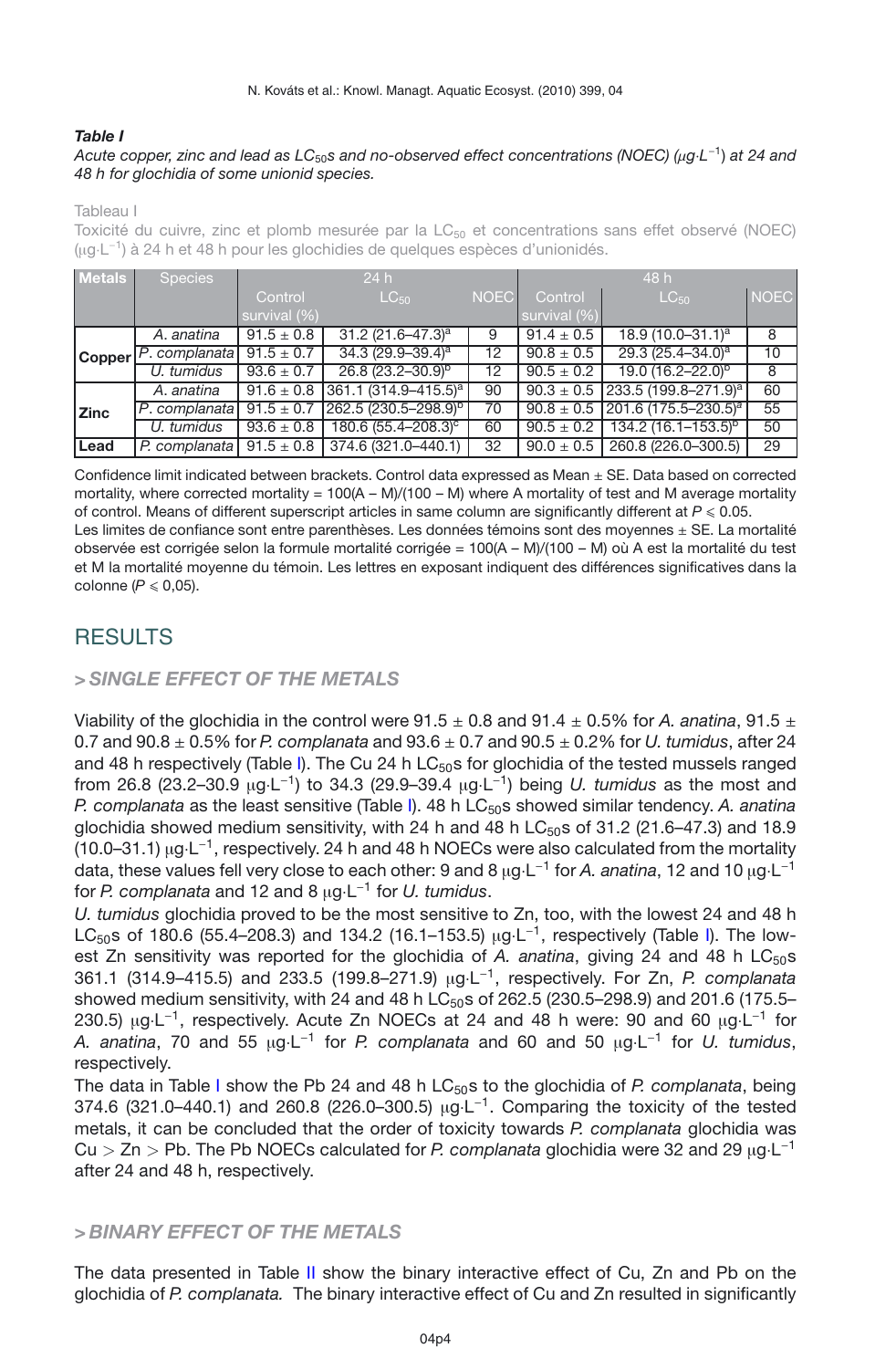#### <span id="page-4-0"></span>*Table II*

#### *Comparison between theoretically expected and observed interactive effects of the binary mixtures of copper, zinc and lead on corrected mortality of glochidia of* Pseudanodonta glochonata*.*

Tableau II

Comparaison entre effets interactifs attendus et observés de mélanges binaires de cuivre, zinc et plomb sur la mortalité corrigée des glochidies de *Pseudanodonta glochonata.*

|                        | 24h                                                                                                   |                  | 48 h                          |                  |  |
|------------------------|-------------------------------------------------------------------------------------------------------|------------------|-------------------------------|------------------|--|
|                        | <b>Metal interactions</b> Observed corrected Expected corrected Observed corrected Expected corrected |                  |                               |                  |  |
| $(\mu g \cdot L^{-1})$ | mortality (O)                                                                                         | mortality $(E)$  | mortality (O)                 | mortality (E)    |  |
| Cu 40 + Zn 200         | $85.3 \pm 0.93$ <sup>1</sup>                                                                          | $64.11 \pm 3.29$ | $90.18 \pm 2.13$              | $74.12 \pm 2.14$ |  |
| $ Cu 40 + Pb 400$      | $89.62 \pm 1.88^+$                                                                                    | $82.74 \pm 4.12$ | $92.25 \pm 0.95$ <sup>1</sup> | $85.35 \pm 1.22$ |  |
| Pb 400 + Zn 200        | $79.73 \pm 1.51$ <sup>+</sup>                                                                         | $69.36 \pm 4.55$ | $87.67 \pm 1.53^+$            | $86.21 \pm 1.42$ |  |

Where corrected mortality = 100(Mc – Mt)/Mc. Number of replicates are 3.  $\uparrow$  is significantly higher than E, more than additive. <sup>+</sup> Non-significantly higher value of O than E means additive effect. Significantly lower O value than E means antagonistic effect.

Mortalité corrigée = 100(Mc – Mt)/Mc. Le nombre de réplicats est de 3. ↑ est significativement plus grand qu'un simple effet additif. <sup>+</sup> Valeur de O égale à E, simple effet additif. Valeur O plus petite que E : effet antagoniste.

higher observed effect in comparison to the expected one, so they most probably exerted synergistic effect. The combination of Cu and Pb after 24 h exposure showed additive effect, whereas after 48 h their interaction was found to be synergistic. The lowest toxic effect was reported for the combination of Pb and Zn (additive effect at both exposure periods).

## **DISCUSSION**

Sensitivity of the three tested species to Cu fell in the same range, with minor differences. For *A. anatina* glochidia, 24 h LC<sub>50</sub> was close to the 40 ug·L<sup>-1</sup> (24 h LC<sub>50</sub>) reported earlier by Hanstčn et al. [\(1996](#page-6-5)). Although no comparative data are available for *P. complanata*, studies involving different species might indicate that the sensitivity of *P. complanata* and *U. tumidus* also fell in the range generally determined for freshwater bivalves (Jacobson *et al.*, [1997;](#page-6-15) Wang *et al.*, [2007](#page-7-5); Gillis *et al.*, [2008\)](#page-6-10).

Regarding Zn sensitivity, the tested species exhibited considerably higher differences. *U. tumidus* was the most sensitive species, followed by *P. complanata and A. anatina*. 24 h LC<sub>50</sub> of *U. tumidus* (180.6 µg⋅L<sup>-1</sup>) was close to the value reported (173.5 µg⋅L<sup>-1</sup>) for *Ceriodaphnia dubia* (Cooper *et al.*, [2009\)](#page-5-5). For *A. anatina* glochidia, the 24 h LC<sub>50</sub> was close to 380 μg·L<sup>-1</sup> (24 h LC<sub>50</sub>) reported earlier by Hanstčn *et al.* [\(1996](#page-6-5)). The susceptibilities of the glochidia of *A. anatina* and *P. complanata* to Zn were more or less similar to those reported formerly for *A. cygnea* (Pynnönen, [1995](#page-7-3)).

Considering the toxicity of lead, there are no comparative data for *P. complanata*. However, 48 h LC50 was close to 208.8 <sup>µ</sup>g·L−<sup>1</sup> (48 h LC50) reported by Cooper *et al.* [\(2009\)](#page-5-5) for *C. dubia*. It is important to analyse if response of the tested glochidia actually indicate environmental risk. Neal *et al.* [\(1996](#page-6-16)) give environmental quality standard (EQS) limits for copper, zinc and lead as follows: 6–10 μg⋅L<sup>-1</sup> for copper, 50–75 μg⋅L<sup>-1</sup> for zinc and 8–18 μg⋅L<sup>-1</sup> for lead.

Acute copper no-observed effect concentrations (NOECs, μg⋅L<sup>-1</sup>) at 24 and 48 h for glochidia of the three species were: *A. anatina* 9 and 8 <sup>µ</sup>g·L−1, *P. complanata* 12 and 10 <sup>µ</sup>g·L−1, and *U. tumidus* 12 and 8 µg⋅L<sup>-1</sup>. These values are well above copper concentrations in Lake Balaton which were measured by Nguyen *et al.* [\(2005\)](#page-6-17) and they found that the concentration range varied between 0.22 to 0.59 μg⋅L<sup>-1</sup>. Although no environmental risk posed by copper is present in Lake Balaton, sensitivity of all three species falls in the environmentally relevant range of 0.5 to 100 µg Cu $\text{L}^{-1}$  as defined by Bossuyt and Janssen [\(2003\)](#page-5-6), showing that they can be at risk in some freshwater habitats.

The situation is very similar for zinc. Acute Zn NOECs (µg⋅L<sup>-1</sup>) at 24 and 48 h for glochidia of the three species were: 90 and 60 for *A. anatina*, 70 and 55 for *P. complanata* and 60 and 50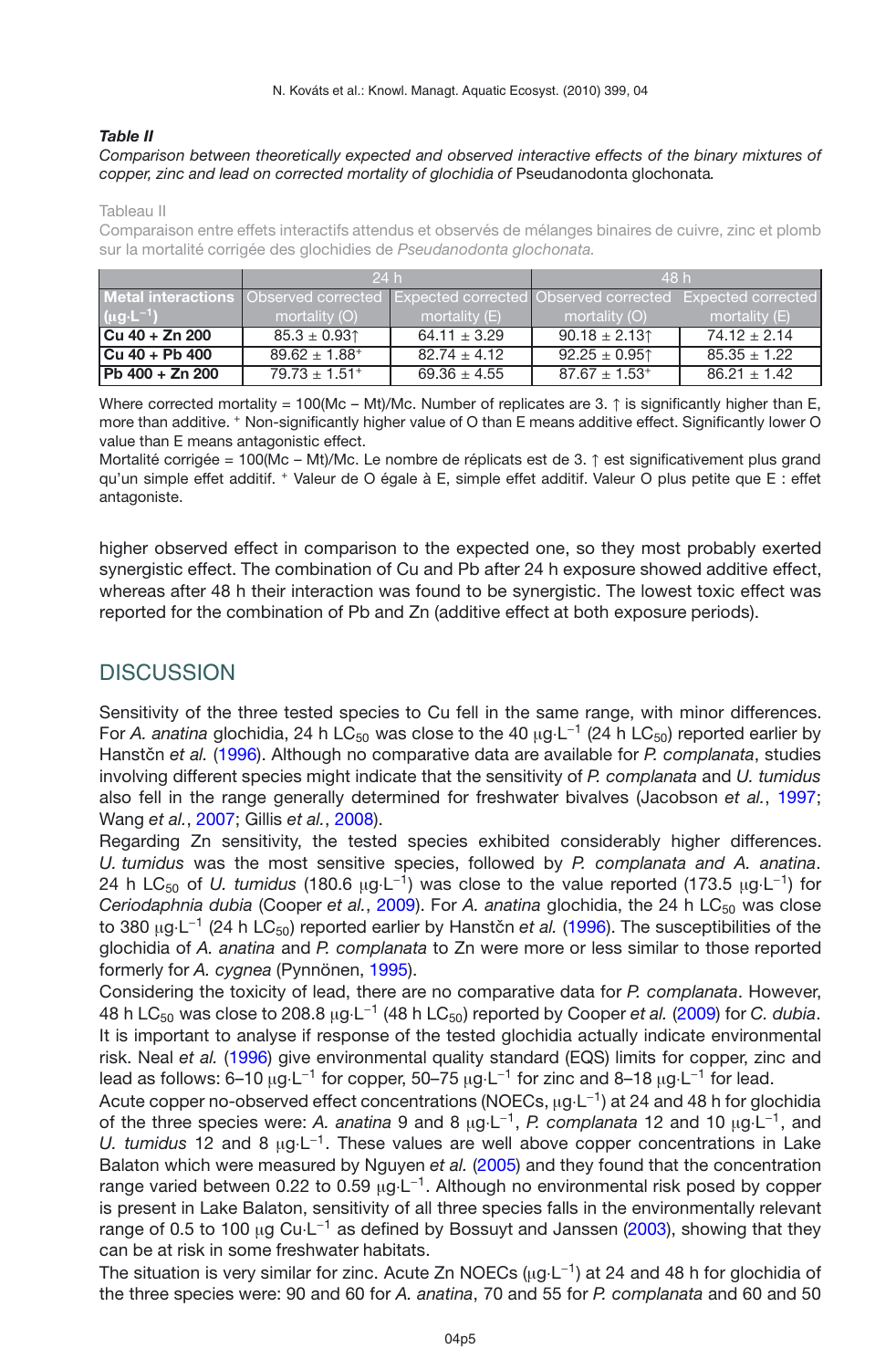for *U. tumidus*. As reported by Nguyen *et al.* [\(2005\)](#page-6-17) Zn concentration in Lake Balaton fell in the range of 0.22–1.9 µg·L<sup>−1</sup> which are within EQS limits. Although unionid species seem not to be at risk in Lake Balaton, Zn levels measured in other freshwater habitats exceed NOEC values recorded in our experiment, meaning that in Europe the ecological risk cannot be neglected. For example, in River Rhine as high as 330 <sup>µ</sup>g Zn·L−<sup>1</sup> concentration was reported (Neal *et al.*, [1996\)](#page-6-16) which is considerably higher than these NOEC values.

Ecological risk of Pb follows a very similar pattern. 24 and 48 h acute NOECs for *P. complanata* were 32 and 29 <sup>µ</sup>g·L−1, respectively. According to Neal *et al.* [\(1996](#page-6-16)), characteristic level in Lake Balaton is between 0.11–3.54  $\mu$ g⋅L<sup>-1</sup> which fells within EQS. As the reported Pb NOECs were higher than these EQS and environmental realistic levels in Lake Balaton, Pb does not pose environmental risk for *P. complanata* in this ecosystem but in some European freshwater habitats environmental concentrations might well exceed these NOEC values (*e.g.* Neal *et al.*, [1996](#page-6-16); Nedjai, [2007\)](#page-6-18).

Regarding the toxicity order, the glochidia of the tested mussels exhibited higher sensitivity for Cu than Zn. Such toxicity order is reported earlier for *A. cygnea* (Pynnönen, [1995\)](#page-7-3). Also it is reported by Loayza-Muro and Elias-Letts [\(2007\)](#page-6-19) for *Anodontites trapesialis* using filtration rate as another end point. The glochidia of *P. complanata* biotest exhibited the following decreasing sensitivity order: Cu, Zn, Pb. There are no comparative data for *P. complanata*, but Cooper *et al.* [\(2009\)](#page-5-5) reported the same toxicity order for *Daphnia magna* and *Ceriodaphnia dubia*.

The data reported herein showed that the interactive effect of  $Cu + Zn$  were synergistic as indicated by the mortality of *P. complanata* larvae. Synergistic actions of the mixture of Cu with either Zn or Pb were reported by Cooper *et al.* [\(2009](#page-5-5)) using *C. dubia* and *D. magna* bioassays. However, in our study, the interaction of Cu + Pb was found additive. Interaction of metals may be influenced by the tested species, the combination of metals and water quality (Otitoloju, [2002;](#page-6-20) Kungolos *et al.*, [2009](#page-6-14)). Spehar and Fiandt [\(1986](#page-7-6)) indicated that the same combination of metals (arsenic, cadmium, chromium, copper, mercury and lead) showed different interactive effects depending on both the species exposed and the endpoint tested. Utgikar *et al.* [\(2004](#page-7-7)) reported that the toxic effects of binary mixtures were substantially higher than simple addition of toxicity of the individual metals.

Our study was especially targeted to examine the sensitivity of *P. complanata*. This species is not only protected in Hungary but is listed as 'Near Threatened' on the IUCN red list (IUCN, [2006\)](#page-6-21). Gillis *et al.* [\(2008](#page-6-10)) when testing glochidia of nine unionids found that the endangered species are less tolerant to the contaminants than non-endangered species. However, in our case, *P. complanata* exhibited lower sensitivity than either *U. tumidus* or *A. anatina*.

## **REFERENCES**

- <span id="page-5-4"></span>Abott W.S., 1925. A method of computing the effectiveness of an insecticide. *J. Econ. Entomol*., *18*, 265–267.
- <span id="page-5-0"></span>An Y. and Kampbell D.H., 2003. Total, dissolved, and bioavailable metals at Lake Texoma marinas. *Environ. Pollut.*, *122*, 253–259.
- <span id="page-5-2"></span>American Standard Testing Methods (ASTM), 2006. Standard guide for conducting laboratory toxicity tests with freshwater mussels (E2455-05), ASTM International, West Conshohocken, PA.
- <span id="page-5-6"></span>Bossuyt B.T.A. and Janssen C.R., 2003. Acclimation of *Daphnia magna* to environmentally realistic copper concentrations. *Comp. Biochem. Physiol. C*, *136*, 253–264.
- <span id="page-5-3"></span>Conners D.E. and Black M.C., 2004. Evaluation of lethality and genotoxicity in the freshwater mussel *Utterbackia imbcillis* (Bivlavia: Unionidae) exposed singly and in combination to chemicals used in Lawn care. *Arch. Environ. Con. Toxicol.*, *46*, 362–371.
- <span id="page-5-5"></span>Cooper N.L., Bidwell J.R. and Kumar A., 2009. Toxicity of copper, lead and zinc mixtures to *Ceridophnia dubia* and *Daphnia magna*. *Ecotox. Environ. Safe.*, *72*, 1523–1528.
- <span id="page-5-1"></span>Cossu C., Doyotte A., Babut M., Exinger A. and Vasseur P., 2000. Antioxidant biomarkers in freshwater bivalves, *Unio tumidus*, in response to different contamination profiles of aquatic sediments. *Ecotox. Environ. Safe.*, *45*, 106–121.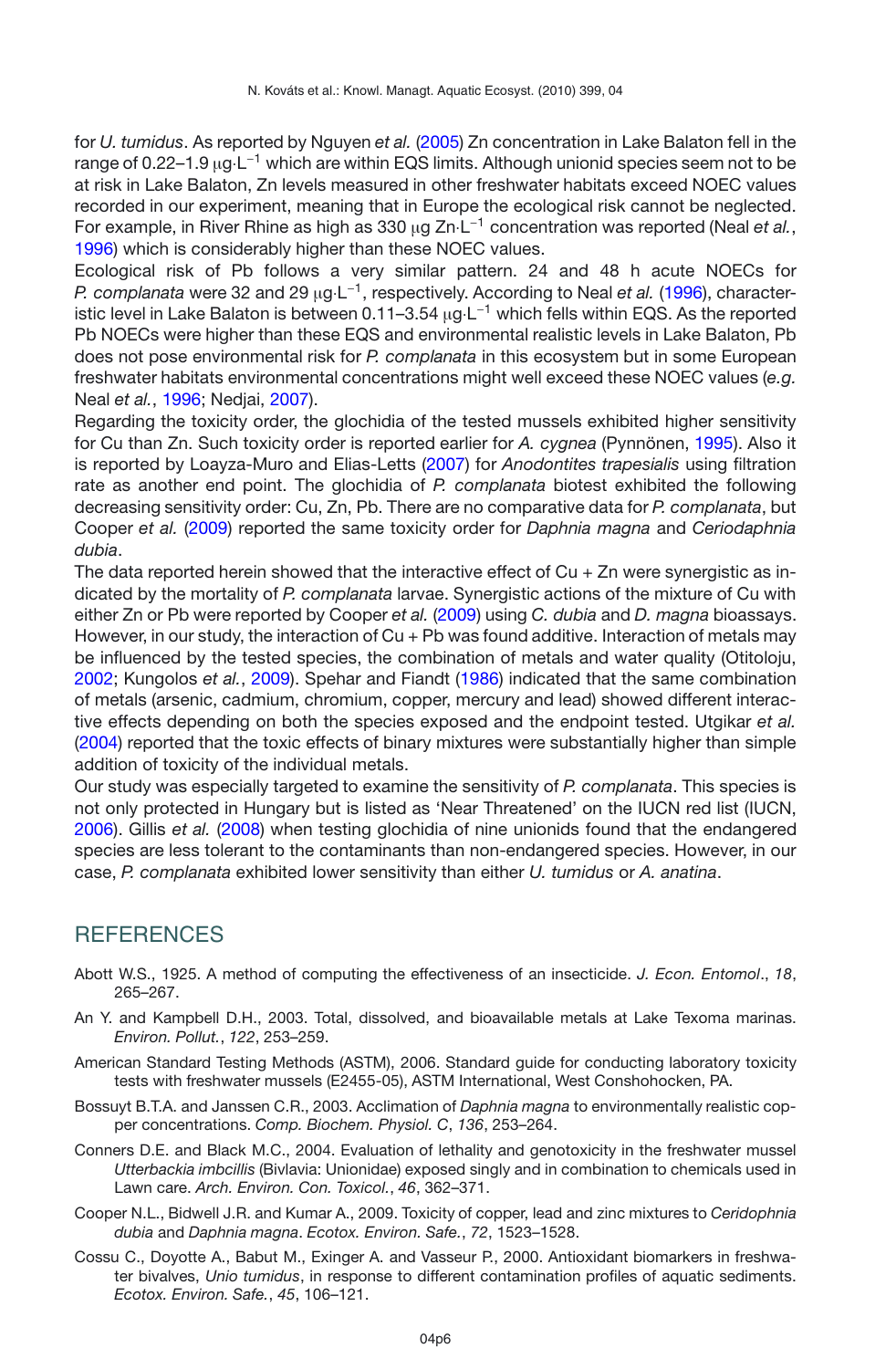- <span id="page-6-0"></span>Engel D.W. and Sunda W.G., 1979. Toxicity of cupric ion to eggs of the spot *Leiostomus xanthurus* and the Atlantic silverside *Menidia menidia*. *Mar. Biol.*, *50*, 121–126.
- <span id="page-6-4"></span>Enserink E.L., Maas-Diepeveen J.L. and van Leeuwen C.J., 1991. Combined effects of metals; an ecotoxicological evaluation. *Water Res.*, *25*, 679–687.
- <span id="page-6-3"></span>Franco J.L., Trivella D.B., Trevisan R., Dinslaken D.F., Marques M.R.F., Bainy A.C.D. and Dafre A.L., 2006. Antioxidant status and stress proteins in the gills of the brown mussel *Perna perna* exposed to zinc. *Chem.-Biol. Interact.*, *160*, 232–240.
- <span id="page-6-10"></span>Gillis P.L., Mitchell R.J., Schwalb A.N., McNichols K.A., Mackie G.L., Wood C.M. and Ackerman J.D., 2008. Sensitivity of the glochidia (larvae) of freshwater mussels to copper: Assessing the effect of water hardness and dissolved organic carbon on the sensitivity of endangered species. *Aquat. Toxicol.*, *88*, 137–145.
- <span id="page-6-2"></span>Goodyear K.I. and McNeill S., 1999. Bioaccumulation of heavy metals by aquatic macro-invertebrates of different feeding guilds: a review. *Sci. Total Environ.*, *229*, 1–19.
- <span id="page-6-5"></span>Hanstčn C., Heino M. and Pynnönen K., 1996. Viability of glochidia of Anodonta anatina (Unionidae) exposed to selected metals and chelating agents. *Aquat. Toxicol.*, *34*, 1–12.
- <span id="page-6-13"></span>Hadjispyrou S., Kungolos A. and Anangostopoulos A., 2001. Toxicity, bioaccumulation and effects of organotin, cadmium and chromium on *Artemia franciscana*. *Ecotox. Environ. Safe.*, *49*, 179–186.
- <span id="page-6-21"></span>IUCN, 2006. IUCN red list of threatened species, [http://www.iucnredlist.org.](http://www.iucnredlist.org)
- <span id="page-6-15"></span>Jacobson P.J., Neves R.J., Cherry D.S. and Farris J.L., 1997. Sensitivity of glochidial stages of freshwater mussels (Bivalvia: Unionidae) to copper. *Environ. Toxicol. Chem.*, *16*, 2384–2392.
- <span id="page-6-11"></span>Johnson I.C., Keller A.E. and Zam S.G., 1993. A method of conducting acute toxicity tests with the early life stages of freshwater mussels. *In*: Landis W.G., Hughes J.S. and Lewis M.A. (eds.), Environmental Toxicology and Risk Assessment, STP, American Society of Testing and Materials, Philadelphia, 381–396.
- <span id="page-6-12"></span>Kungolos A., Samaras P., Kipopoulou A.M., Zoumboulis A. and Sakellaropoulo G.P., 1999. Interactive toxic effects of agrochemicals on aquatic organisms. *Water Sci. Technol.*, *40*, 357–364.
- <span id="page-6-14"></span>Kungolos A., Emmanouil C., Tsiridis V. and Tsiropoulos N., 2009. Evaluation of toxic and interactive toxic effects of three agrochemicals and copper using a battery of microbiotests. *Sci. Total Environ.*, *407*, 4610–4615.
- <span id="page-6-19"></span>Loayza-Muro R. and Elias-Letts R., 2007. Responses of the mussel *Anodontites trapesialis* (Unionidae) to environmental stressors: Effect of pH, temperature and metals on filtration rate. *Environ. Pollut.*, *149*, 209–215.
- <span id="page-6-7"></span>Mackie G.L., 1984. Bivalves. *In*: Wilbur K.M. (ed.), The Mollusca, Vol. 7, New York Academic Press, 351–418.
- <span id="page-6-9"></span>Milam C.D., Farris J.L., Dwyer F.J. and Hardesty D.K., 2005. Acute toxicity of six freshwater mussel species (Glochidia) to six chemicals: Implications for daphnids and *Utterbackia imbecilis* as surrogates for protection of freshwater mussels (Unionidae). *Arch. Environ. Con. Tox.*, *48*, 166–173.
- <span id="page-6-16"></span>Neal C., Smith C.J., Jeffery H.A., Jarvie H.P. and Robson A.J., 1996. Trace element concentrations in the major rivers entering the Humber estuary, NE England. *J. Hydrol.*, *182*, 37–64.
- <span id="page-6-18"></span>Nedjai R., 2007. Evidence of Heavy Metal Pollution in French Jura Lakes: Observed Impacts and Counter measures. *In*: Information Technologies in Environmental Engineering, Springer, Berlin-Heidelberg, 509–524.
- <span id="page-6-8"></span>Newton T.J., Ignersoll C.G., Wang N., Augspurger T., Dwer F.J., Barnhart M.C., Neves R.J. and Hammer E., 2008. Differential exposure, duration, and sensitivity of unionoidean bivalve life stages to environmental contaminants. *J. N. Am. Benth. Soc.*, *27*, 451–462.
- <span id="page-6-17"></span>Nguyen H.L., Leermakers M., Osán J., Török S. and Baeyens W., 2005. Heavy metals in Lake Balaton: water column, suspended matter, sediment and biota. *Sci. Total Environ.*, *340*, 213–230.
- <span id="page-6-20"></span>Otitoloju A.A., 2002. Evaluation of the joint-action toxicity of binary mixtures of heavy metals against the mangrove periwinkle *Tympanotonus fuscatus* var. *radula* (L). *Ecotox. Environ. Safe.*, *53*, 404–415.
- <span id="page-6-6"></span>Pennak R.W., 1989. Freshwater invertebrates of the United States, 3rd edn., John Wiley and Sons, The Ronald Press Company, New York.
- <span id="page-6-1"></span>Peterson R.C.J., 1986. Population and guild analysis for interpretation of heavy metal pollution in streams. *In*: Cairns Jr. J. (ed.), Community Toxicity Testing, *Spec. Tech. Publ.*, *920*, American Society for Testing and Materials, Philadelphia, 180–198.